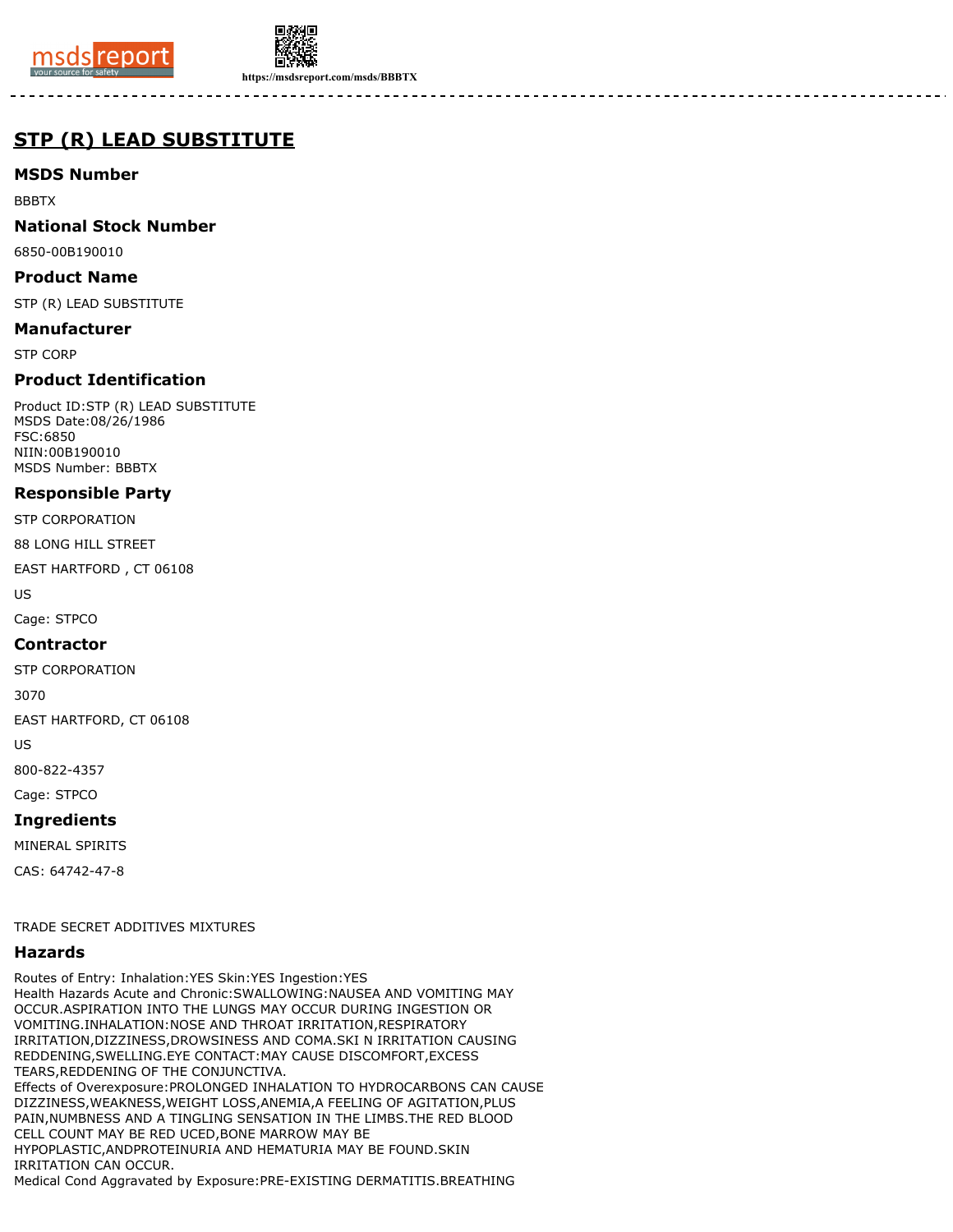



OF VAPOR AND/OR MIST MAY AGGRAVATE ASTHMA AND INFLAMMATORY OF FIBROTIC PULMONARY DISEASE.

#### **First Aid**

First Aid:DO NOT INDUCE VOMITING.SEEK MEDICAL ATTENTION.SKIN:REMOVE CONTAMINATED CLOTHING AND WASH SKIN THOROUGHLY W/SOAP AND WATER.SEEK MEDICAL ATTENTION IF IRRITATION PERSISTS.INHALATION:REMOVE FROM EXPOSURE. GENERAL SUPPORTIVE MEASURES.IF EXPOSUREIS SEVERE,HOSPITALIZE AND OBSERVE.EYES:FLUSH WITH COPIOUS AMOUNTS OF WATER.SEEK MEDICAL ATTENTION IF IRRITATION PERSISTS.

## **Fire Fighting**

Flash Point Method:TOC Flash Point:119F Extinguishing Media:WATER FOG,ALCOHOL FOAM,CARBON DIOXIDE,AND DRY CHEMICAL. Fire Fighting Procedures:NONE Unusual Fire/Explosion Hazard:NONE EXPECTED.

#### **Accidental Release**

Spill Release Procedures:WEAR APPROPRIATE PERSONAL PROTECTIVE EQUIPMENT AND REMOVE ALL SOURCES OF IGNITION.COLLECT MATERIAL FOR DISPOSAL IN A CONTAINER SUITABLE FOR FLAMMABLE WASTE.

#### **Handling**

Handling and Storage Precautions:KEEP AWAY FROM SOURCES OF HEAT AND FLAME.USE WITH ADEQUATE VENTILATION. Other Precautions:AVOID EYE AND SKIN CONTACT.WASH THOROUGHLY AFTER HANDLING.

#### **Exposure Controls**

Respiratory Protection:N/R UNDER NORMAL USE.FOR VAPOR BUILD-UP AND FOR MAJOR SPILL CLEAN-UP,USE NIOSH/MSHA APPROVED RESPIRATION EQUIPPED WITH DUAL CARTRIDGES FOR PROTECTION AGAINST ORGANIC VAPOR AND MISTS.

Ventilation:GENERAL(MECHANICAL)VENTILATION IS ADEQUATE FOR NORMAL HANDLING.FOR VAPOR BUILD-UP,LOCAL EXHAUST VENTILATION IS REQUIRED. Protective Gloves:NEOPRENE OR NITRILE RUBBER GLOVES. Eye Protection:CHEMICAL SAFETY GOGGLES. Other Protective Equipment:EYE WASH AND SAFETY SHOWERS.LONG SLEEVE

SHIRTS RECOMMENDED. Work Hygienic Practices:WASH THOROUGHLY AFTER HANDLING.

Supplemental Safety and Health

#### **Chemical Properties**

Boiling Pt:B.P. Text:318-383 Vapor Pres:LOW Vapor Density:>1 Evaporation Rate & Reference:Solubility in Water:NIL Appearance and Odor:AMBER LIQUID,HEAVY ODOR. Percent Volatiles by Volume:80

## **Stability**

THIS PRODUCT IS INCOMPATIBLE WITH STRONG OXIDIZING AGENTS,STRONG ACIDS OR BASES,AND SELECTED AMINES. Hazardous Decomposition Products:COMBUSTION MAY PRODUCE OXIDES OF CARBON,SULFUR AND SODIUM

#### **Disposal**

Waste Disposal Methods:WASTE MATERIAL IS A RCRA HAZARDOUS WASTE DUE TO IGNITABILITY IF DISCARDED IN ITS PURCHASED FORM.INCINERATION OR LANDFILLING SHOULD BE CARRIED OUT IN ACCORDANCE W/APPLICABLE RCRA,FEDERAL,STATE AND LOCA L REGULATIONS.

Disclaimer (provided with this information by the compiling agencies): This information is formulated for use by elements of the Department